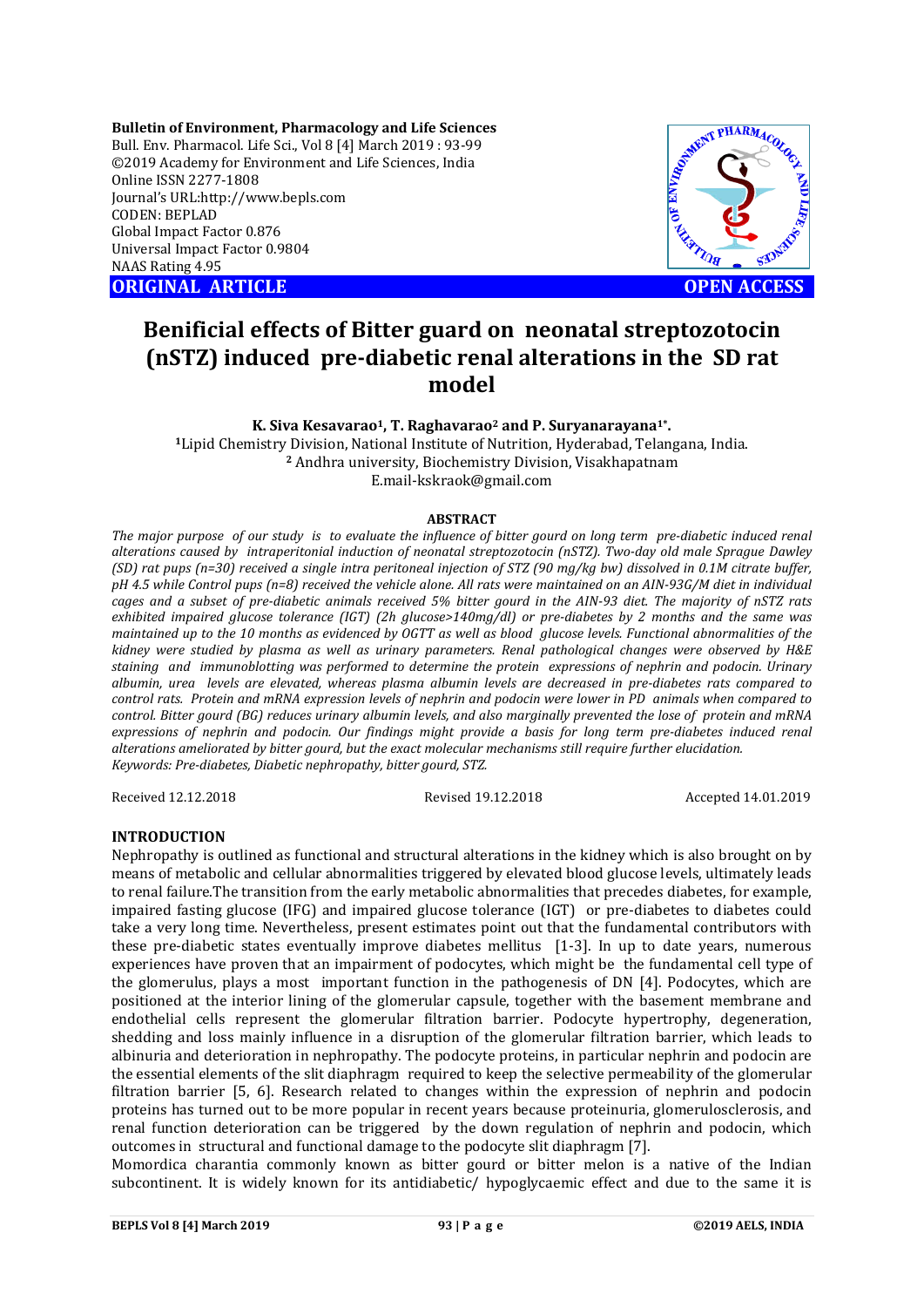popularly termed as vegetable insulin. It is widely used for anti-diabetic treatment and testing of its antidiabetic principle considering that of an extract bought from the bitter guard fruit has been reported to be homologous to pancreatic insulin and its hypoglycemic action has been well established based on clinical tests on humans as well as in animal models [8-12].

Nephropathy is one of the fundamental microvascular complications also occurs in pre-diabetic conditions [13], however the pathophysiology of this complication is not fully understood. Understanding the pathophysiology of nephropathy in IGT/IFG or pre-diabetic state will aid to undertake suitable interventions at an early stage of disease. For this reason, the motive of this work was once to clarify whether renal alterations are already present in a pre diabetic state, mechanisms concerned in it and to be investigated defending outcomes of bitter guard on nSTZ induced pre-diabetic rat model.

# **MATERIAL AND METHODS**

## **Preparation of bitter gourd powder:**

Fresh bitter gourd was obtained from the nearby market and was lyophilized. The dried bitter gourd was pulverized to powder form and added to AIN-93 diet and was fed to the experimental animals.

# **Animals and Diets**

Male Sprague-Dawley rat pups weighing 8-9 g (obtained from the National Center for Laboratory Animal Sciences, National Institute of Nutrition, Hyderabad, India) had been used in this study. The animals were housed at an ambient temperature, humidity controlled rooms with 12 hours light-dark cycle with free access to water. Body weights of rats were monitored once a month throughout the study.

## **Induction of pre-diabetes and experimental groups:**

Male two days old SD rat pups were selected for this experiment. Pre-diabetes was induced in overnight fasted rat pups by a single intraperitoneal injection (i.p) of freshly prepared STZ (90 mg/kg body weight). STZ was dissolved in citrate buffer (pH 4.5). Control pups received only citrate buffer. Only nSTZ injected rats having postprandial blood glucose levels more than 140 mg/dL and fasting blood glucose levels between 100-125 mg/dL at 2 months after STZ injection were considered as pre-diabetic and included in the study.

#### **Experimental Design**

A total of 45 rat pups was used. The rats were divided into three groups after the induction of prediabetes with STZ. The experimental period was 11 months. Group I (control rats) received saline which was maintained on AIN 93 diet. Group II was pre-diabetic rats maintained on AIN 93 diet and group III pre-diabetic rats received 5% bitter gourd mixed with AIN 93 diet (PD+BG, n=9).

## **Fasting and postprandial blood glucose:**

Fasting and postprandial blood glucose levels in these experimental animals were monitored every month by glucometer (One Touch Horizon).

# **Oral glucose tolerance test (OGTT):**

OGTT was conducted after  $2<sup>nd</sup>$  and  $10<sup>th</sup>$  month of STZ injection on overnight fasted rats by administering glucose orally as a bolus, at a dose of 2.0 g kg<sup>-1</sup> of body weight. Blood samples have been collected at 0, 30, 60 and 120 minutes time intervals for estimating plasma insulin glucose and concentrations to assess insulin resistance and impaired glucose tolerance (IGT).

## **Biochemical parameters.**

Plasma glucose used to be measured with the aid of the glucose oxidase–peroxidase (GOD–POD) procedure using a commercially available kit (BioSystems, Spain). HbA1c (RBC), albumin, creatinine and urea (plasma and urine) were estimated utilizing commercially available kits (BioSystems, Spain).

# **Blood, kidney collection and processing**

Blood used to be collected once a month from the retro-orbital plexus for estimation of glucose. 24 h urine was gathered from experimental animals by placing them in metabolic cages. At the finish of 10 months duration of pre-diabetes, the animals have been sacrificed through CO2 asphyxiation. Kidneys have been perfused through the abdominal aorta with 100 ml of normal saline. The left renal vein used to be punctured to allow the perfusate to drain and the kidney used to be removed instantly and placed in four% paraformaldehyde for subsequent histologic reports. The rest of the kidneys were snap frozen in liquid nitrogen and stored at -80C for isolation of both RNA and proteins for further studies.

## *Histopathology*

For histological studies kidneys were dissected out and fixed in 4% paraformaldehyde followed by paraffin sections and stained with hematoxylin and eosin staining. Kidney morphology was examined under the microscope.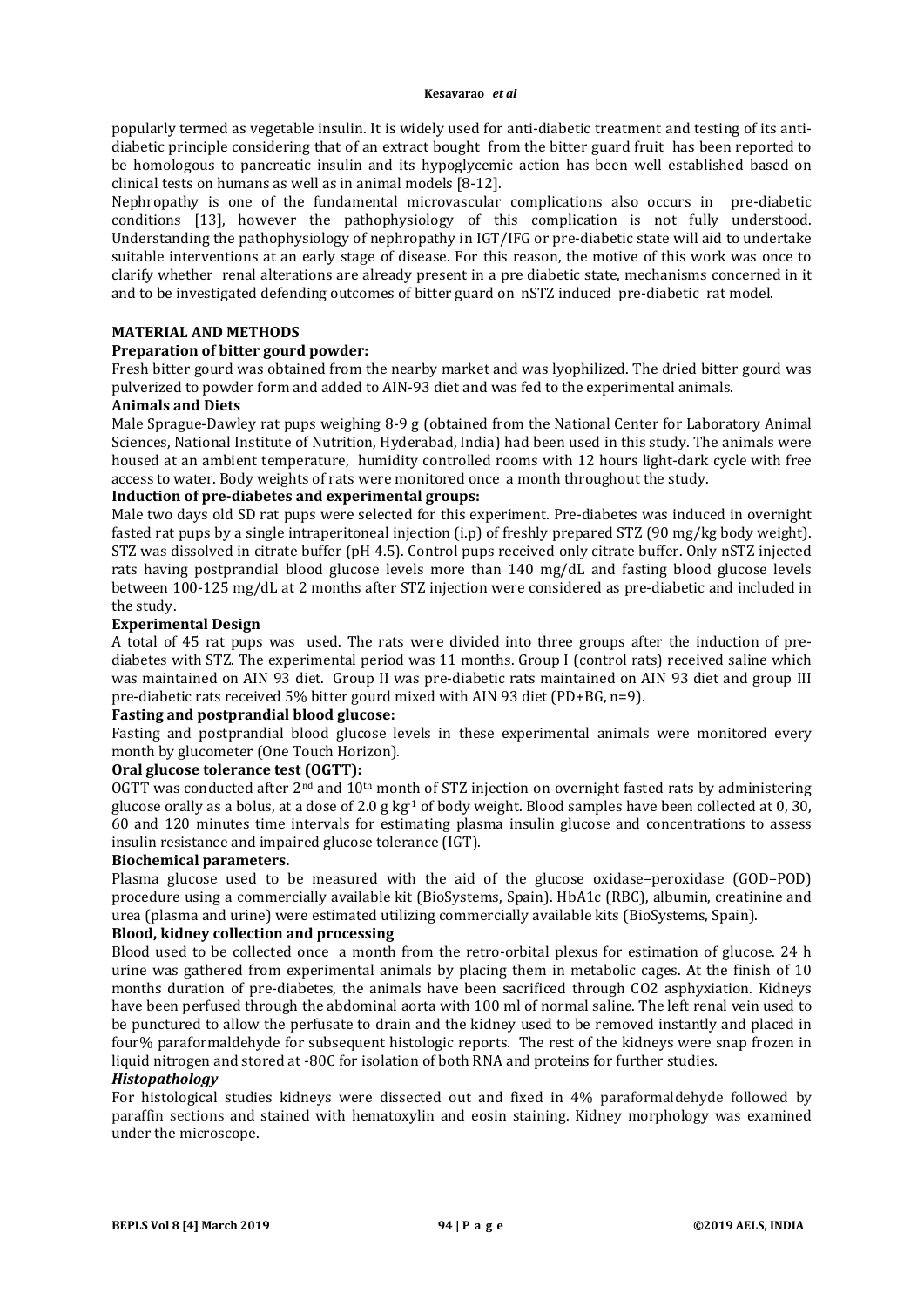#### **Kesavarao** *et al*

# **Quantitative real-time PCR**

Total RNA extraction was done from the frozen kidney by Trizol method and quantified by Nanodrop spectrophotometer (ND1000) and the integrity of RNA was checked on denaturing MOPS-Formaldehyde gel. 5µg of RNA was reverse transcribed using Transcript or First Strand cDNA Synthesis Kit (Roche). The real time PCR was performed with the use of Applied Biosystems 7500 instrument with SYBR green (Applied Biosystems) on cDNA samples using the primers listed in [Table-1] And reaction stipulations had been as follows: initial RT for 10 min at 25<sup>0</sup> C, adopted by way of 37<sup>0</sup> C for 120 min and inactivation of reverse transcriptase at 840 C for 5 min. At the end of the run, specific products generated for each set of primers were examined by melting curve analysis. The relative expression levels of each gene of interest were normalized by subtracting the corresponding beta-actin threshold cycle (CT) values by using the DDCT comparative method. From each group three samples were used and each sample was run in triplicate. The reaction conditions have been as follows: 40 cycles of initial denaturation temperature at 95<sup>0</sup>C for 30 seconds, followed through annealing at 52<sup>0</sup> C for 40 seconds and extension at 72<sup>0</sup> C for 1 min and product specificity was once analyzed by utilizing melt curve analysis.

# **Western blot analysis**

Tissue lysates had been prepared in homogenization buffer containing protease inhibitor (Complete mini, Roche, Mannheim, Germany), 1 mM sodium orthovanadate and 50mM NaF. Lysates had been centrifuged at 12,000g and aliquots of the supernatants were separated by means of 12% SDS–PAGE and transferred to nitrocellulose membrane (PALL, USA). After probing with corresponding primary antibodies antigen– antibody complexes were detected with horseradish peroxidase-labeled secondary antibodies. Immunoreactive bands were visualized using enhanced chemiluminescence reagents (Bio-Rad) and quantified using Image J software.

# **Statistical analysis**

By using SPSS 19.0 software all statistical analyses were performed. All quantitative data were presented as mean ± standard deviation (SD). Differences among means were analyzed by one-way ANOVA test, followed by Tukey HSD and student test. Statistical significance was set at p<0.05.

## **RESULTS**

## **Food intake, body weights and blood glucose levels:**

All untreated PD and BG treated PD rats showed a marginal increase in fasting blood glucose, but there was a significant (p<0.01) increase in postprandial blood glucose (11.92±3.98 mmol/l) levels of untreated PD rats when compared to control  $(6.32\pm0.31 \text{ mmol/l})$ . There was a slight decrease in body weights in both PD and BG treated PD rats when compared to control. There was a marginal increase in mean food intake in PD rats when compared to control rats. However, a significant (p<0.01) decrease in food intake was observed in BG treated PD rats when compared to PD rats. There was a slight decrease in body weights of PD rats and BG treated PD rats when compared to control rats by the end of the experiment [Table-1].

## **OGTT after 2nd and 10th month:**

nSTZ rats developed IGT associated pre-diabetes by two months. In the present study, after 2<sup>nd</sup> and 10<sup>th</sup> month of STZ injection, OGTT graph showed higher plasma glucose levels in all the time points except 0 min in nSTZ injected rats when compared to control, where-as insulin levels are lower in PD rats compared to control in all time points except 120 min [Fig-1], indicating the development of IGT or prediabetes by two months and maintained pre-diabetes up to 11 months. Moreover, after 10 months of STZ injection, BG treated PD rats showed a slightly lower plasma glucose and insulin levels when compared to PD [Fig-1C and 1D].

## **HOMA-IR and HbA1C:**

There was a decrease in HOMA-IR index in PD rats when compared to control rats, which was restored in BG treated PD rats [Table-2]. Further, HbA1C levels were slightly increased in PD rats when compared to control rats, which were restored to a maximum extent when PD rats fed with BG rats in all the time points except at 0 min fasting plasma glucose [Fig-1B].

## **Urine and Plasma parameters:**

To assess long-term pre-diabetes on the development of renal abnormality, we estimated urinary albumin, creatinine and urea in control, pre-diabetic rats and pre-diabetic rats fed with BG. Pre-diabetic rats excreted elevated levels of albumin compared to control rats, indicating altered renal function due to pre-diabetes. Whereas urinary albumin content was decreased in BG fed pre-diabetic animals (Table-3). Similarly a pre-diabetic rats excreted higher amount of urinary urea when compared to control animals. Feeding of BG to pre-diabetic rats reduced urinary urea levels. These results indicated that BG has prevented renal abnormalities induced due to pre-diabetes. (Table-3). However, there was no difference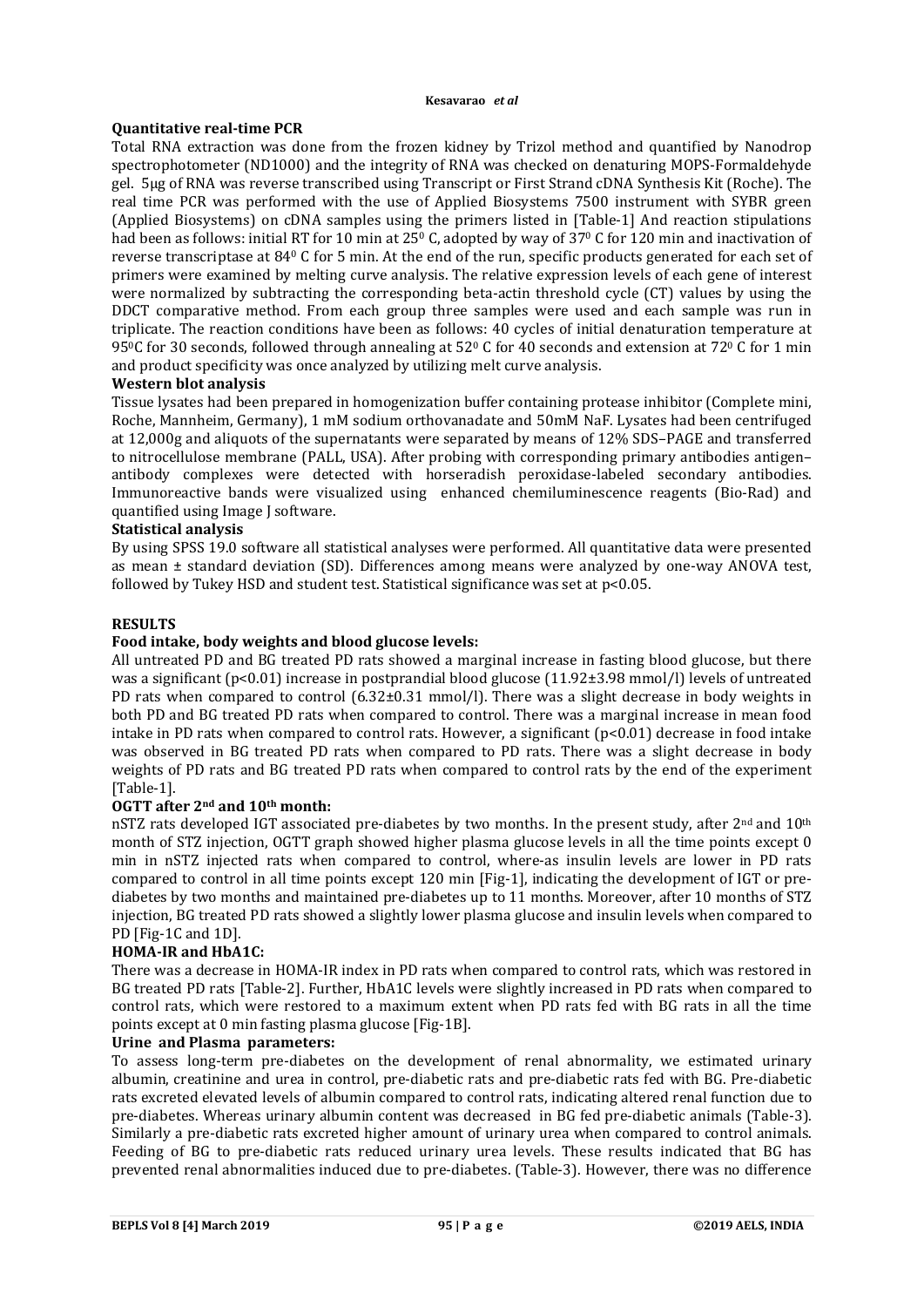in urinary creatinine levels between groups. There was no difference in plasma albumin, creatinine, urea and blood urea nitrogen all groups (Table-4). There was a slight increased glomerular filtration rate per body weight (GFR/b.w) in PD rats (2.89±0.63) when compared to control rats (2.93±0.72),Where as BG treated PD rats shown marginally reduced GFR (2.81±1.29) when compare to PD rats.

## **Kidney morphology:**

In the kidney H&E sections of pre-diabetic group rat kidney shown modest glomerular lesions compared to control group rat kidney sections, whereas BG treated PD rat kidney shown only minute glomerular lesions compared to untreated PD rats [Fig-2].

## **Alterations of renal protein expression:**

We used western blot methods to study the expressions of key protein molecules such as Nephrn and Podocin in control, PD and BG treated PD rat kidney. As expected, there was a slight decrease in the relative expression of nephrin proteins and there was a significant (P<0.05) decrease in podocin protein in PD rat kidneys when compared to control. BG marginally prevented the loss of nephrin and podocin levels [Fig-3A and 3B].

#### **Renal gene expression:**

Real time analysis showed down regulated mRNA expressions of nephrin and podocin in PD rats when compared to the control, indicating the renal abnormalities clearly manifested in pre-diabetes, these results further support the immunoblot results. Feeding of BG to PD rats had improved Nephrin and Podocin m-RNA expressions [Fig-3C].

#### **DISCUSSION**

Streptizotocin is a broadly used inducer of diabetes in experimental animals, it is an enhancer of selective destruction of pancreatic islet cells of Langerhans [14]. In the present study, we developed pre-diabetes rat model by intra-peritoneal (IP) injection of STZ to 2 days old SD rat pups lead to hypo insulinemia and hyperglycemia as an evidenced by OGTT insulin and blood glucose levels at 11 months [Fig-1and Table-1]. Pre-diabetic rats showed a significantly increased postprandial glucose levels compared to control rats because STZ selectively destructs β-cells of the islets of Langerhans in the pancreas, resulting in inhibition of insulin synthesis and elevation of blood glucose level due to, first of all, a diminished entry of glucose to peripheral tissues, muscle and adipose tissue, secondly, increased glycogen breakdown and eventually, accelerated gluconeogenesis and hepatic glucose production [15]. BG fed PD rats shown decreased postprandial glucose levels compared to pre-diabetes rats in accordance with previous studies [16, 17].



**Figure 1:** Glucose and insulin response during OGTT at three (A, B) and ten months (C, D).

OGTT was conducted on overnight fasted rats at two and ten months after STZ injection. Glucose and Insulin levels at various time points (0, 30, 60, and 120 min) during OGTT in control, PD and PD+BG group animals. Panel A and B: Glucose and Insulin response at two months and Panel C and D: Glucose and Insulin response at ten months. Values are mean ± SD.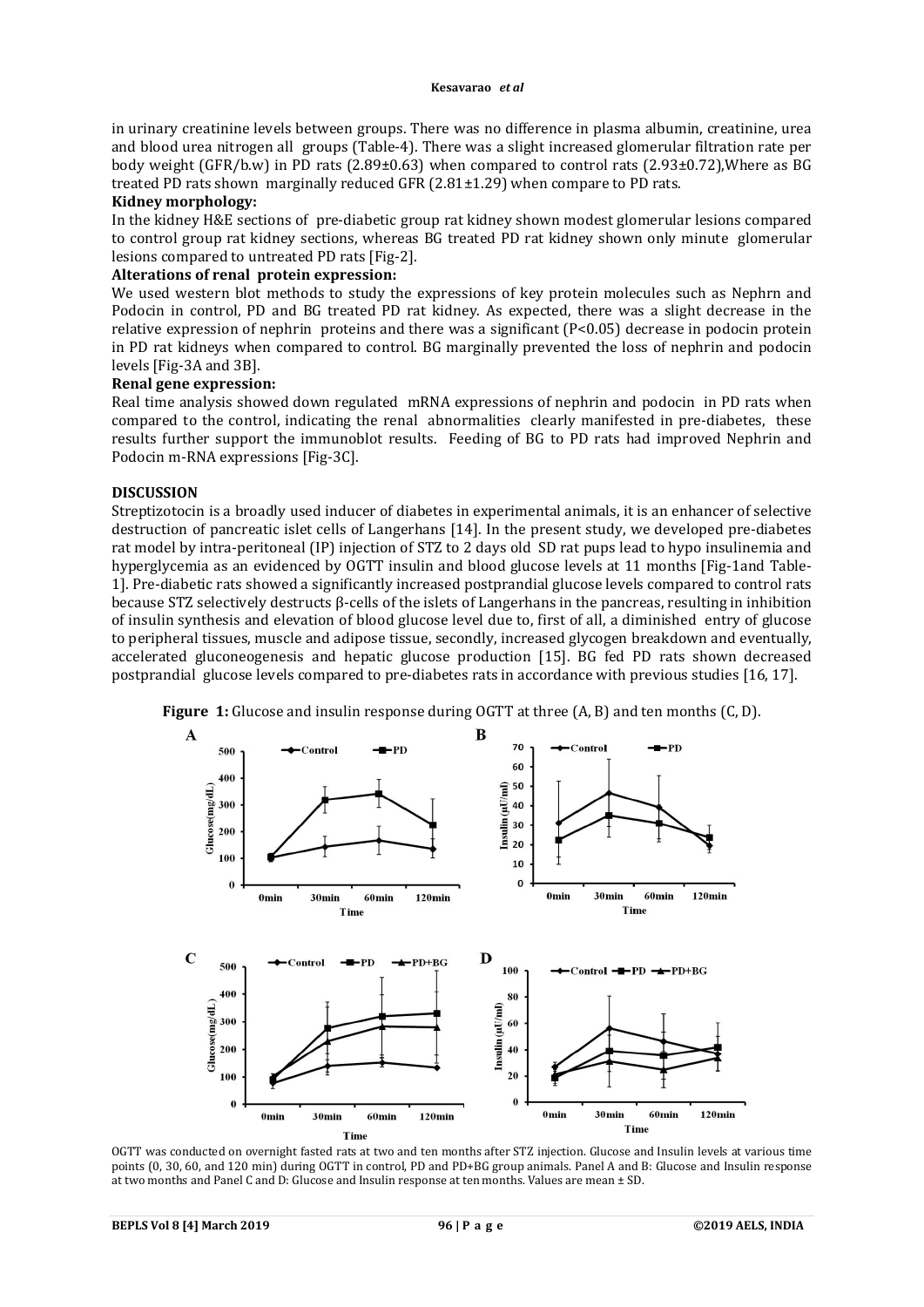#### **Kesavarao** *et al*

**Fig 2:** Morphology of kidney by H&E staining in control (A), pre-diabetic (B) and pre-diabetic rats fed with BG (C).







Protein expression of nephrin and podocin were studied in control, PD and PD+BG rats kidneys using western blot (Panel A) and concentration of these proteins were measured by densitometric analysis using Image J software (Panel B). Expression of nephrin and podocin genes in control, PD and PD+BG rat kidneys were analyzed by qRT-PCR (Panel C). group (\*,p<0.05) **Table 1:** List of primers and their sequence used in this study

| Gene           | Sequence                                       |  |
|----------------|------------------------------------------------|--|
| <b>Nephrin</b> | $5^1$ ACA GCG TGC TGG TGA TGA CTG T $3^1$      |  |
|                | $5^1$ TGG TAA TGG CGC TTG GGG GAAA $3^1$       |  |
| Podocin        | 5 <sup>1</sup> AGC CAT CCA GTT CCT GGT GCA A 3 |  |
|                | $5^1$ TGC CCC AAA CAC AGG TCA CTG A $3^1$      |  |
| Beta-actin     | $5^1$ CGA CAA CGG CTC CGG CAT GT $3^1$         |  |
|                | $5^1$ GGG GCC ACA CGC AGC TCA TT $3^1$         |  |

#### **Table 2:** General characteristics of control, PD, PD+BG group rats.

| <b>Parameters</b>                     | Control          | <b>PD</b>          | $PD+BG$          |
|---------------------------------------|------------------|--------------------|------------------|
| Food intake (g/day/rat)               | $19.62 \pm 2.83$ | $20.26 \pm 3.07$   | 18.66±3.32 \$\$  |
| Body weight (g/rat)                   | $470+29$         | $440+48$           | $433 \pm 36$     |
| Fasting blood glucose (mmol/L)        | $4.45 \pm 0.57$  | $5.17 \pm 0.73$    | $5.00 \pm 0.42$  |
| 2h postprandial blood glucose (mmo/L) | $6.32 \pm 0.31$  | $11.92 \pm 3.98**$ | $10.47 \pm 1.79$ |
| <b>HOMA-IR</b>                        | $0.85 \pm 0.14$  | $0.70 \pm 0.24$    | $0.80 \pm 0.27$  |
| HbA1C                                 | $7.23 \pm 0.28$  | $8.30 \pm 0.80$    | $7.30 \pm 0.44$  |

Pre-diabetic (PD); PD+BG: Pre-diabetic + Bitter gourd; Values are mean ±SD, n=9-10 animals; \*\*p<0.01.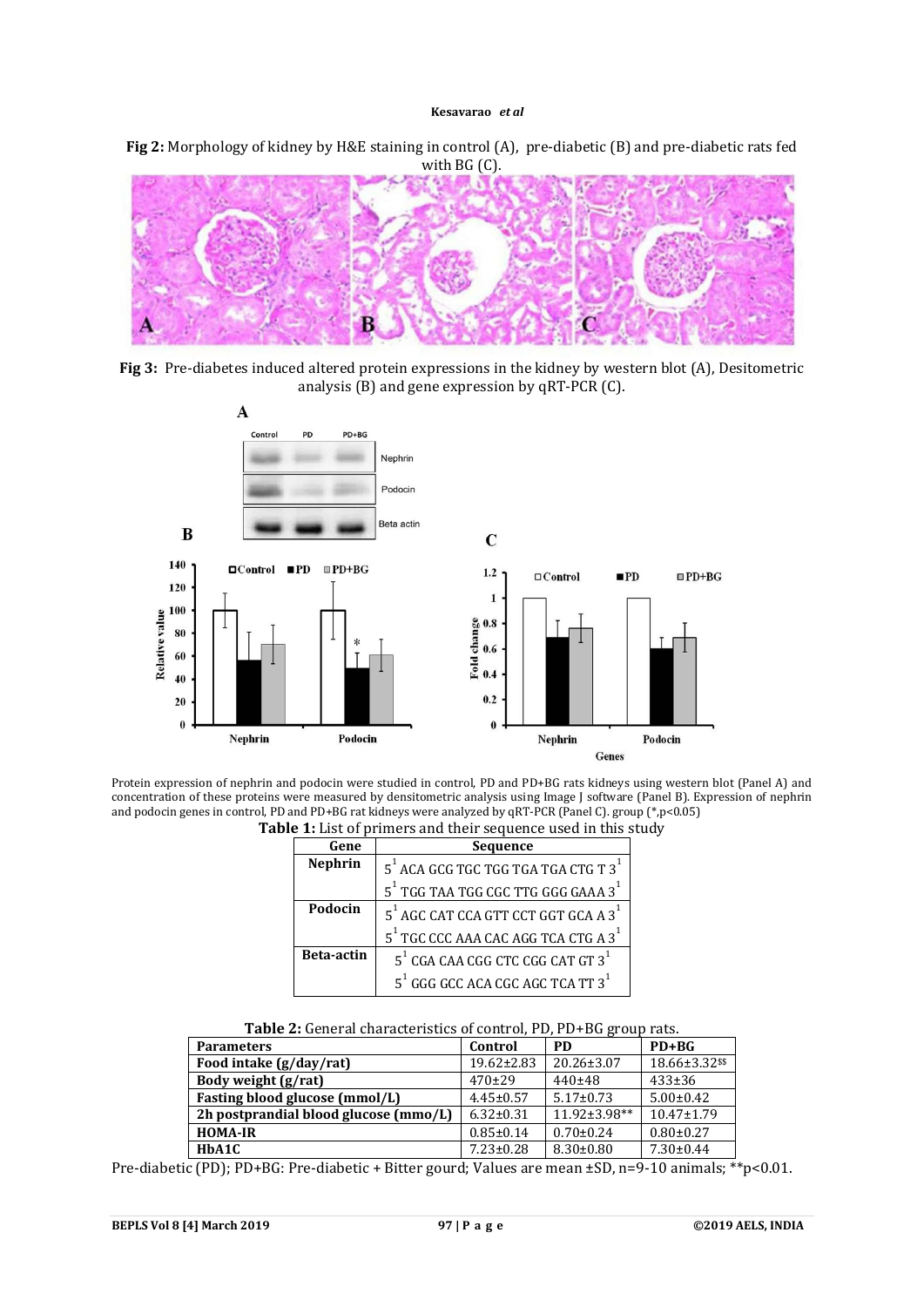#### **Kesavarao** *et al*

| <b>Parameters</b>     | Control          | PD               | $PD+BG$          |  |  |
|-----------------------|------------------|------------------|------------------|--|--|
| Albumin $(mg/24h)$    | 18.13±3.95       | 57.81±29.72      | 42.45±25.87      |  |  |
| Creatinine (mg/24h)   | $17.84 \pm 2.09$ | 15.18±4.96       | $15.62 \pm 6.71$ |  |  |
| Urea $(mg/24h)$       | $650\pm28.33$    | $674 + 55$       | $601 \pm 110$    |  |  |
| Water intake (ml/24h) | 20.20±9.93       | $23.83 \pm 3.12$ | 28.83±9.60       |  |  |
| Urine output (ml/24h) | $9.14 \pm 0.89$  | $6.58 \pm 3.36$  | 13.00±10.58      |  |  |

**Table 3:** Urinary parameters

|  |  |  | Table 4: Plasma parameters |
|--|--|--|----------------------------|
|--|--|--|----------------------------|

| <b>Parameters</b>  | Control           | <b>PD</b>         | $PD+BG$           |
|--------------------|-------------------|-------------------|-------------------|
| Albumin $(mg/dL)$  | $25.06 \pm 1.72$  | $23.75 \pm 2.17$  | 23.97±1.55        |
| Creatinine (mg/dL) | $0.911 \pm 0.050$ | $0.890 \pm 0.055$ | $0.872 \pm 0.155$ |
| Urea (mg/dL)       | $29.14 \pm 3.25$  | $29.90 \pm 4.64$  | $27.53 \pm 3.01$  |
| BUN (mg/dL         | $13.58 \pm 1.51$  | $13.93 \pm 2.16$  | $12.83 \pm 1.40$  |

Our study demonstrates no variations on glycemia in the fasting state, but a significant increase in the postprandial state in PD rats, along with impaired glucose tolerance. The mechanisms underlying the progression of diabetic nephropathy had been widely discussed and seem to involve elaborate and multifactorial influences. Certainly, as in diabetes, hyperglycemia, hyperinsulinemia and hyperlipidemia probably the preliminary triggers of enormous cellular and molecular alterations ultimately important to renal functional and structural impairment, key aspects of the renal dysfunction related to nephropathy. Podocytes, which might be some of the predominant cell types that represent the glomerular filtration

barrier injured in diabetes, leading to albunuria and nephropathy [18]. Foot processes, which interdigitate to form bridging structures often called slit diaphragms, are characteristic features of podocytes. The primary proteins, together with nephrin and podocin keep the integrity of the podocyte slit diaphragm [19]. Nephrin is the earliest discovered protein that is specifically located in the podocyte slit membrane area. Podocin connects nephrin and CD2AP via its C-terminus to type a "zipper-type" filtration barrier and to maintain the natural constructions and features of the glomerular filtration membrane. Earlier experiences have proven that the expression of nephrin and podocin was lessen in diabetic rats [20], in the present study we also discover low levels of nephrin and podocin in both mRNA and protein expressions in PD rats compared to control. In diabetic patients, reduced expression of nephrin and podocin occurred earlier than ultrastructural changes of the podocyte and the occurrence of proteinuria [21]. Therefore, nephrin can be used to potentially indicate early glomerular podocyte injuries [22]. In the present study, elevated urinary albumin levels in pre-diabetes rats may be reduced nephrin and podocin expressions in both protein as well as mRNA level. Albunuria and nephropathy correlate with the reduced expression the podocyte membrane-associated proteins, nephrin and podocin. Changes in expression of nephrin and podocin might change the permeability of the glomerular filtration membrane by affecting the integrity of the foot processes leads to the excretion of more urinary albumin in this pre-diabetes rat model.

In summary, this study confirmed that albuminuria and renal functional and structural alterations are an early consequence of nephrin and podocyte reduction in the renal tissue. Bitter guard partially prevented kidney lesions and maintain the proper expression and distribution of nephrin and podocin proteins might be reduced glucose levels.

## **CONCLUSION**

Our findings might provide a basis for long term pre-diabetes induced renal alterations attenuated by bitter gourd, but the exact molecular mechanisms still require further elucidation.

#### **ACKNOWLEDGEMENTS**

K.S.K. Rao received a research fellowship from the Indian Council of Medical Research, Government of India.

#### **FUNDING SOURCES**

P.S.N. Received grants from the Department of Biotechnology, Government of India (Grant No: BT/PR3446/BRB/10/969/2011) and National Institute of Nutrition (Indian Council of Medical research, Government of India) for intramural funding (#12-BS11).